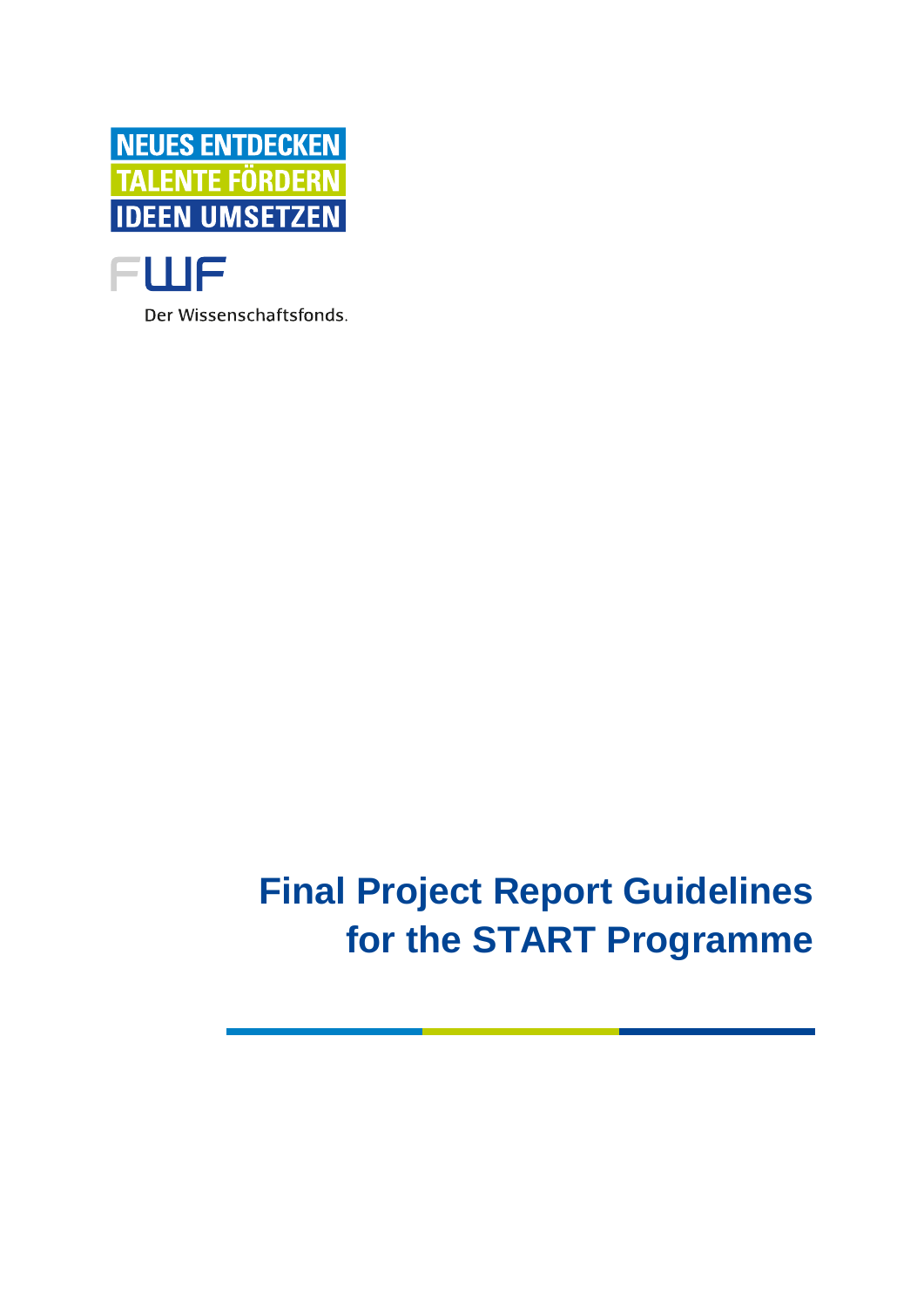#### **Please include/consider the following in the final project report:**

- Target audience: peer reviewers
- To be written in the language of the original application
- **Length in total**: at **minimum 18,000 characters** including spaces (2,700 words), **not to exceed 24,000 characters** including spaces (or 3,600 words)
- **Formatting**: 11 pt. font with 1.5 line (15-20 pt.) spacing and at least 2 cm margins
- Please address only the points that apply to your project

### **1. Report on research work**

#### **1.1. Information on the development of the research project**

- **EXECT:** Briefly describe the project's overall scientific/scholarly concept and goals.
- Were there fundamental changes in research orientation between the beginning and the end of the project? If so, please describe them briefly and list the effects they had on your research.

#### **1.2. Most important results and a brief description of their significance**

- Did the results of your project contribute to the advancement of the research field or increase the importance of the research field? If so, in what way and to what extent?
- Did your project result in new important scientific/scholarly advances? If so, to what extent and in what respect?
- Briefly describe the relevance of the most important hypotheses/research questions developed in your research project. Have the project findings opened a promising new research agenda for a particular field (new hypotheses, new research questions, etc.) or a possible paradigm shift?
- Have new research methods or instruments been developed?
- Was your project of relevance for related or other areas of research? Were there transdisciplinary issues and methods?

#### **1.3. Information on the execution of the project, the use of available funds and (where appropriate) any changes to the original project plan**

- Please describe briefly the following points:
	- ‒ Duration;
	- ‒ Use of personnel;
	- Major items of equipment purchased.